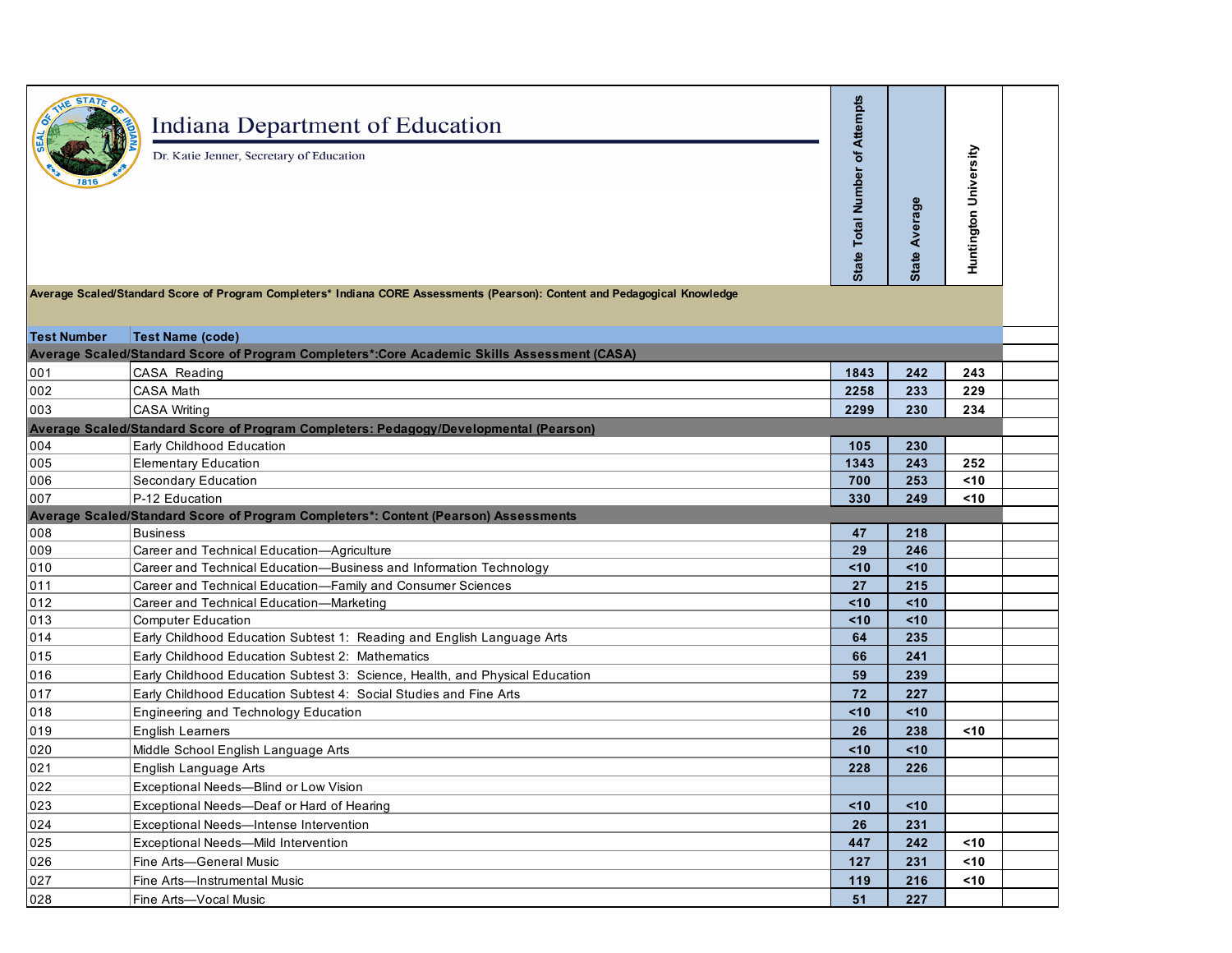| 029 | Fine Arts-Theatre Arts                                                                                                                                | < 10 | 10<  |      |  |
|-----|-------------------------------------------------------------------------------------------------------------------------------------------------------|------|------|------|--|
| 030 | Fine Arts-Visual Arts                                                                                                                                 | 69   | 234  | $10$ |  |
| 033 | Journalism                                                                                                                                            | < 10 | < 10 |      |  |
| 034 | <b>Middle School Mathematics</b>                                                                                                                      | 46   | 225  | $10$ |  |
| 035 | <b>Mathematics</b>                                                                                                                                    | 164  | 221  | <10  |  |
| 036 | Middle School Science                                                                                                                                 | 22   | 204  |      |  |
| 037 | Middle School Social Studies                                                                                                                          | < 10 | <10  |      |  |
| 038 | Reading                                                                                                                                               | 17   | 208  |      |  |
| 043 | Science-Chemistry                                                                                                                                     | 33   | 237  |      |  |
| 044 | Science-Earth/Space Science                                                                                                                           | <10  | <10  |      |  |
| 045 | Science-Life Science                                                                                                                                  | 81   | 227  |      |  |
| 046 | Science-Physical Science                                                                                                                              | < 10 | < 10 |      |  |
| 047 | Science-Physics                                                                                                                                       | < 10 | <10  |      |  |
| 048 | Social Studies-Economics                                                                                                                              | 35   | 218  |      |  |
| 049 | Social Studies-Geographical Perspectives                                                                                                              | $10$ | < 10 |      |  |
| 050 | Social Studies-Government and Citizenship                                                                                                             | 68   | 237  |      |  |
| 051 | Social Studies-Historical Perspectives                                                                                                                | 276  | 212  |      |  |
| 052 | Social Studies-Psychology                                                                                                                             | 14   | 225  |      |  |
| 053 | Social Studies-Sociology                                                                                                                              | $10$ | <10  |      |  |
| 054 | World Languages-Chinese (Mandarin)                                                                                                                    |      |      |      |  |
| 055 | World Languages-French                                                                                                                                | < 10 | <10  |      |  |
| 056 | World Languages-German                                                                                                                                | < 10 | <10  |      |  |
| 057 | World Languages-Japanese                                                                                                                              |      |      |      |  |
| 058 | World Languages-Latin                                                                                                                                 | $10$ | < 10 |      |  |
| 059 | World Languages-Spanish                                                                                                                               | 37   | 244  |      |  |
| 060 | Elementary Education Gen. Subtest 1: Reading and English Language Arts                                                                                | 1865 | 223  | 232  |  |
| 061 | Elementary Education Gen. Subtest 2: Mathematics                                                                                                      | 1638 | 235  | 242  |  |
| 062 | Elementary Education Gen. Subtest 3: Science, Health, and Physical Education                                                                          | 1561 | 235  | 234  |  |
| 063 | Elementary Education Gen. Subtest 4: Social Studies and Fine Arts                                                                                     | 1920 | 219  | 216  |  |
| 064 | Exceptional Needs-Mild Intervention: Reading Instruction                                                                                              | 186  | 211  |      |  |
| 066 | Health                                                                                                                                                | 17   | 242  |      |  |
| 067 | <b>Physical Education</b>                                                                                                                             | 58   | 237  |      |  |
|     | *Program Completers as identified in Title II Report(s) during the 2019-2020 academic year (*Academic year is defined<br>as September 1 - August 31.) |      |      |      |  |
|     | Calculations are made for Average Scores, Average Before Passing, and Percent Pass on First Attempt as follows:                                       |      |      |      |  |
|     | Average Scores = Total scores for all attempts by Program Completers DIVIDED BY Total Number of Attempts                                              |      |      |      |  |
|     | Average Before Passing = Number of all passing attempts DIVIDED BY Number of attempts                                                                 |      |      |      |  |
|     | Average Percentage Who Pass on First Attempt = Number of Completers (Number Test takers) that passed the test on                                      |      |      |      |  |
|     | the initial attempt DIVIDED BY Number of Completers (Number Test takers)                                                                              |      |      |      |  |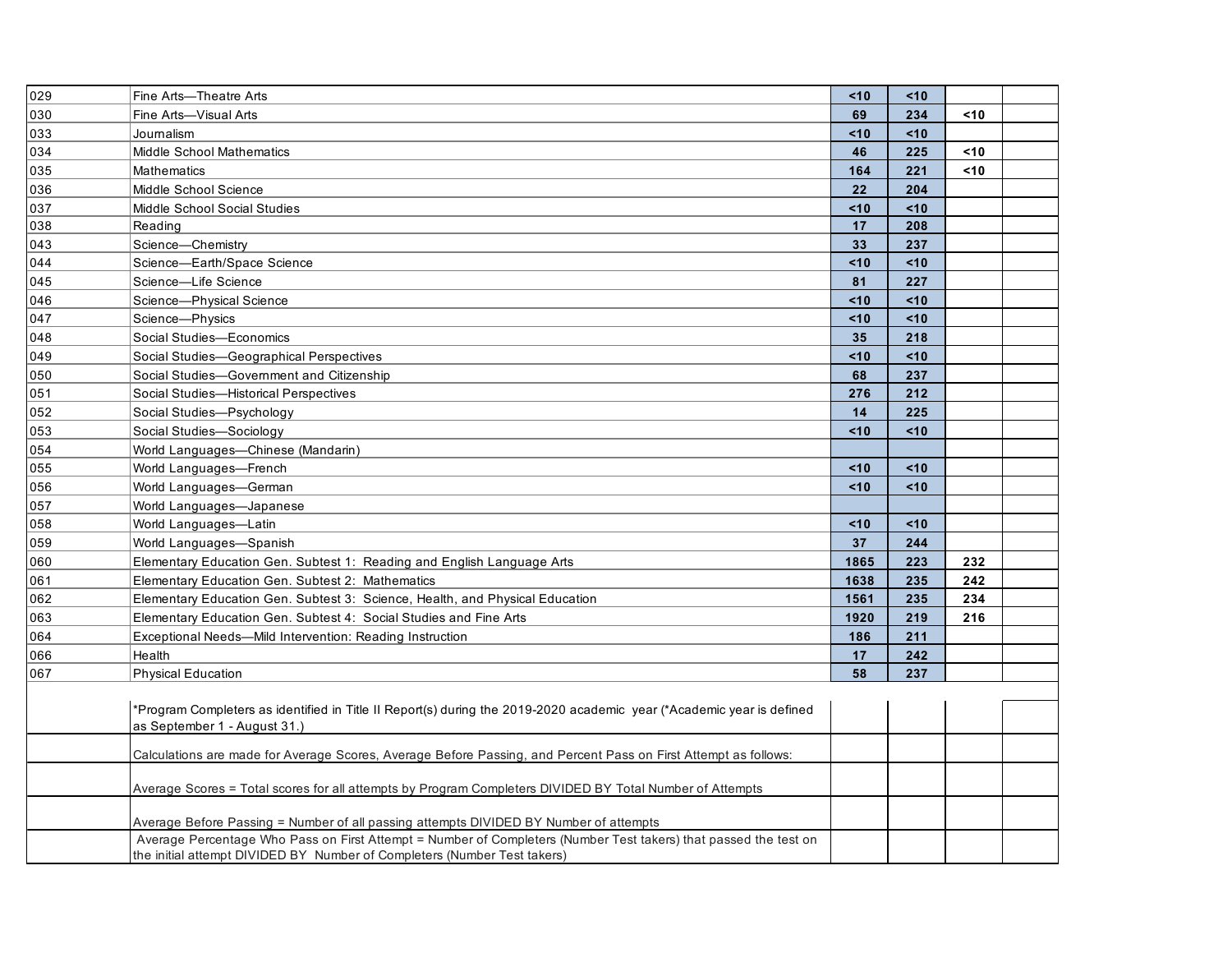| *PRAXIS I or CASA not required if candidate meets one of the following alternatives: a.) ACT with a score of at least 24 |  |  |
|--------------------------------------------------------------------------------------------------------------------------|--|--|
| based on Math, Reading, Grammar, and Science; b.) SAT with a score of at least 1100 based on Critical Reading and        |  |  |
| Math; c.) GRE with a score of at least 1100 based on Verbal and Quantitative prior to 8/1/11; d.) GRE with a score of at |  |  |
| least 301 based on Verbal and Quantitative on or after 8/1/11; e.) Praxis I composite score of at least 527 based on     |  |  |
| Reading, Writing, and Math if taken prior to 9/1/13; or f.) Master's or higher degree eamed from a regionally accredited |  |  |
| institution.                                                                                                             |  |  |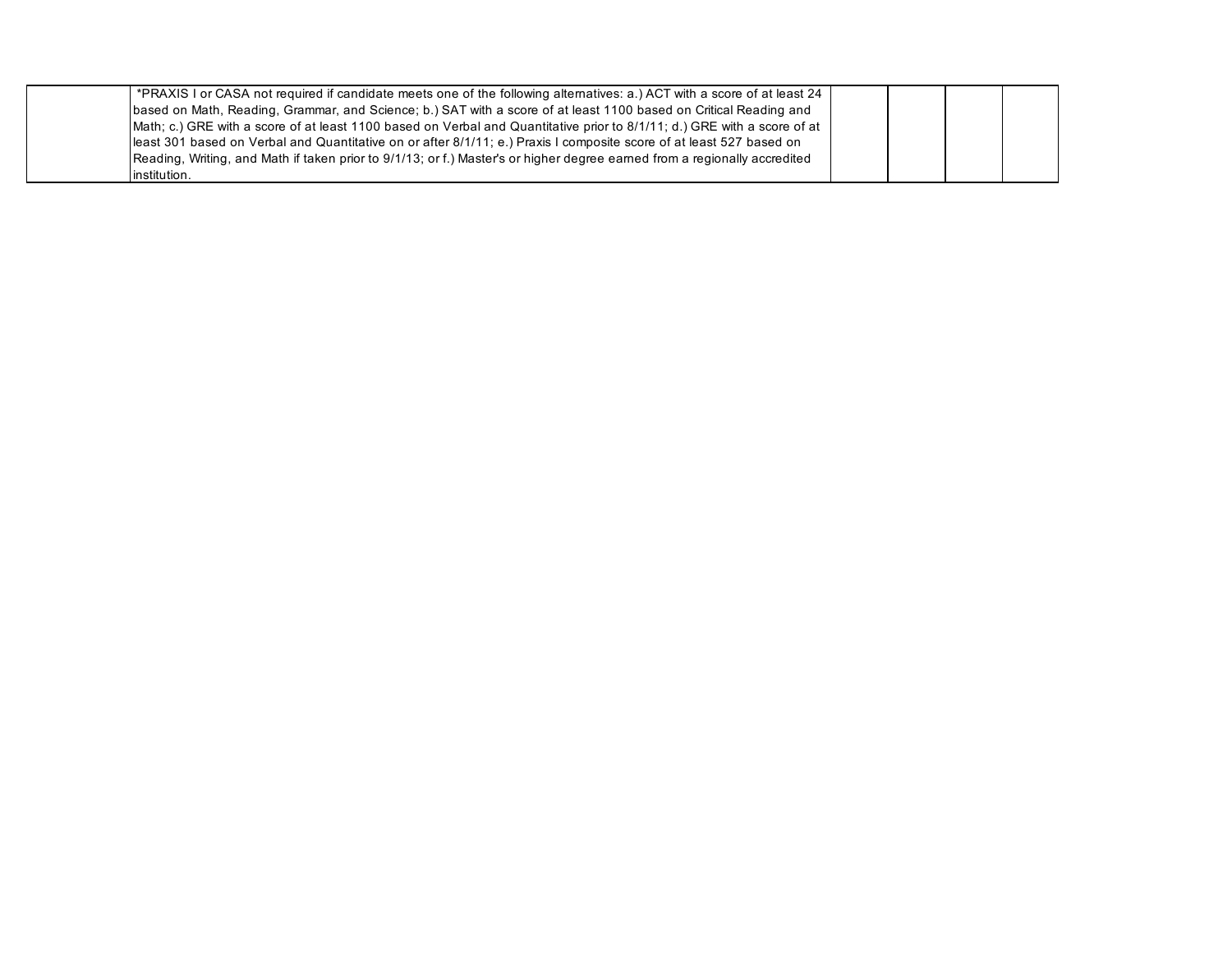

## **Indiana Department of Education**

Dr. Katie Jenner, Secretary of Education

State Average **State Average** 

 **Huntington University**

**Huntington University** 

**State Total Number of Attempts**

State Total Number of Attempts

|                    | Average Number of Attempts before Passing Indiana CORE Assessments (Pearson): Content and Pedagogical Knowledge* |      |                      |      |
|--------------------|------------------------------------------------------------------------------------------------------------------|------|----------------------|------|
| <b>Test Number</b> | <b>Test Name (code)</b>                                                                                          |      |                      |      |
|                    | Average Number of Attempts before Passing: Core Academic Skills Assessment (CASA)                                |      |                      |      |
| 001                | CASA Reading                                                                                                     | 1836 | 1.1                  | 1.1  |
| 002                | <b>CASA Math</b>                                                                                                 | 2187 | 1.4                  | 1.6  |
| 003                | <b>CASA Writing</b>                                                                                              | 2270 | 1.4                  | 1.3  |
|                    | Average Number of Attempts before Passing: Pedagogy/Developmental (Pearson)                                      |      |                      |      |
| 004                | Early Childhood Education                                                                                        | 88   | 1.2                  |      |
| 005                | <b>Elementary Education</b>                                                                                      | 1233 | 1.1                  | 1    |
| 006                | Secondary Education                                                                                              | 681  |                      | $10$ |
| 007                | P-12 Education                                                                                                   | 318  | $\overline{1}$       | <10  |
|                    | Average Number of Attempts before Passing: Content (Pearson) Assessments                                         |      |                      |      |
| 008                | <b>Business</b>                                                                                                  | 46   | 2.2                  |      |
| 009                | Career and Technical Education-Agriculture                                                                       | 29   | $\blacktriangleleft$ |      |
| 010                | Career and Technical Education-Business and Information Technology                                               | < 10 | < 10                 |      |
| 011                | Career and Technical Education-Family and Consumer Sciences                                                      | 18   | 1.4                  |      |
| 012                | Career and Technical Education-Marketing                                                                         | < 10 | < 10                 |      |
| 013                | <b>Computer Education</b>                                                                                        | < 10 | < 10                 |      |
| 014                | Early Childhood Education Subtest 1: Reading and English Language Arts                                           | 58   | 1.1                  |      |
| 015                | Early Childhood Education Subtest 2: Mathematics                                                                 | 64   | 1.2                  |      |
| 016                | Early Childhood Education Subtest 3: Science, Health, and Physical Education                                     | 56   | 1                    |      |
| 017                | Early Childhood Education Subtest 4: Social Studies and Fine Arts                                                | 60   | 1.3                  |      |
| 018                | Engineering and Technology Education                                                                             | < 10 | < 10                 |      |
| 019                | <b>English Learners</b>                                                                                          | 23   |                      | 10<  |
| 020                | Middle School English Language Arts                                                                              | < 10 | < 10                 |      |
| 021                | English Language Arts                                                                                            | 198  | 1.3                  |      |
| 022                | Exceptional Needs-Blind or Low Vision                                                                            |      |                      |      |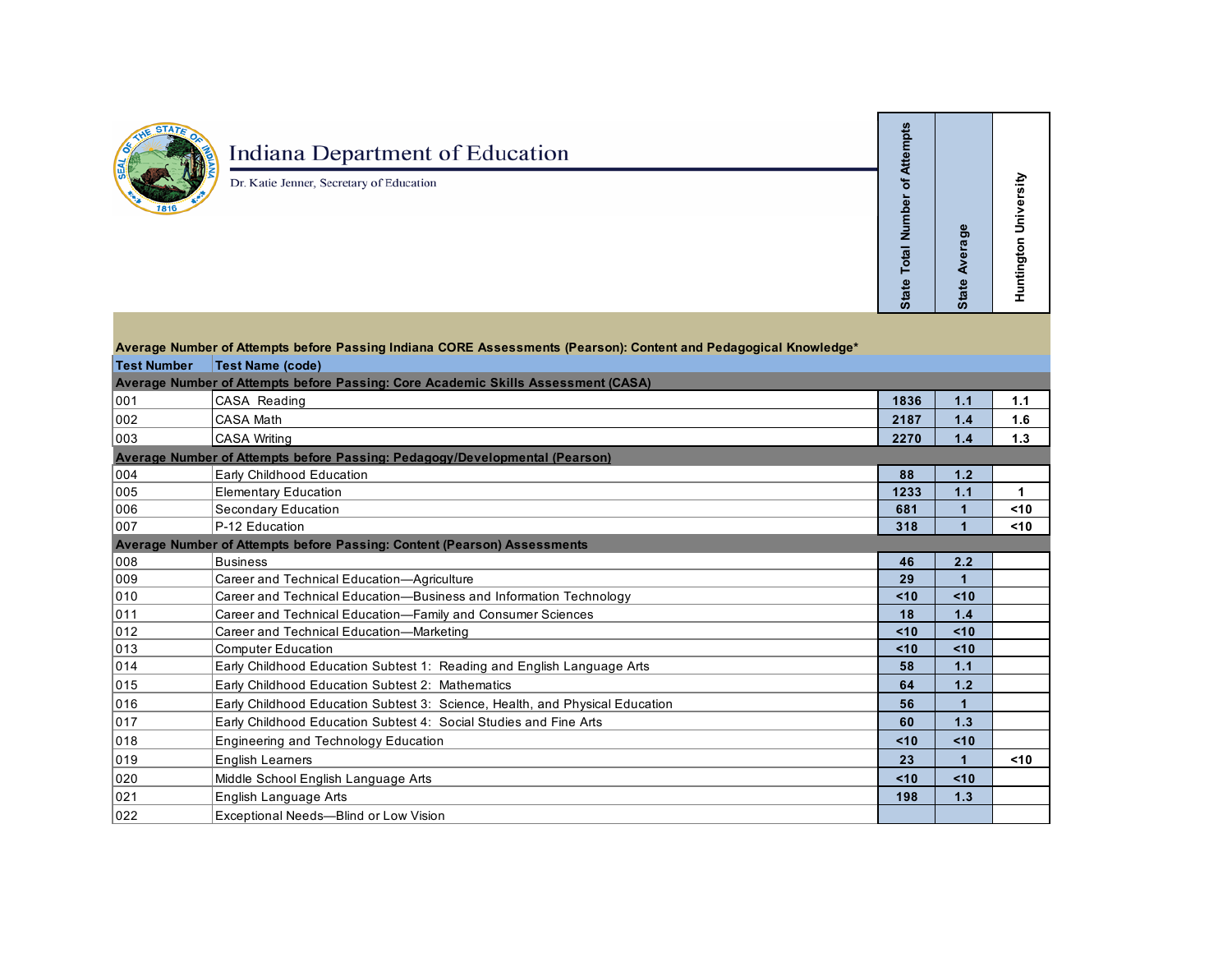| 023 | Exceptional Needs-Deaf or Hard of Hearing                                    | $10$ | <10             |        |
|-----|------------------------------------------------------------------------------|------|-----------------|--------|
| 024 | Exceptional Needs-Intense Intervention                                       | 19   | $1.1$           |        |
| 025 | Exceptional Needs-Mild Intervention                                          | 412  | 1.1             | $10$   |
| 026 | Fine Arts-General Music                                                      | 108  | 1.2             | $10$   |
| 027 | Fine Arts-Instrumental Music                                                 | 101  | 1.6             | $<$ 10 |
| 028 | Fine Arts-Vocal Music                                                        | 42   | 1.2             |        |
| 029 | Fine Arts-Theatre Arts                                                       | $10$ | 10<             |        |
| 030 | Fine Arts-Visual Arts                                                        | 63   | 1.2             | $10$   |
| 033 | Journalism                                                                   | $10$ | <10             |        |
| 034 | <b>Middle School Mathematics</b>                                             | 41   | 1.5             | $10$   |
| 035 | <b>Mathematics</b>                                                           | 133  | 1.5             | $10$   |
| 036 | Middle School Science                                                        | 14   | 1.4             |        |
| 037 | Middle School Social Studies                                                 | $10$ | < 10            |        |
| 038 | Reading                                                                      | 6    | 1.2             |        |
| 043 | Science-Chemistry                                                            | 30   | 1.2             |        |
| 044 | Science-Earth/Space Science                                                  | < 10 | <10             |        |
| 045 | Science-Life Science                                                         | 77   | 1.5             |        |
| 046 | Science-Physical Science                                                     | < 10 | < 10            |        |
| 047 | Science-Physics                                                              | < 10 | < 10            |        |
| 048 | Social Studies-Economics                                                     | 19   | 1.1             |        |
| 049 | Social Studies-Geographical Perspectives                                     | $10$ | < 10            |        |
| 050 | Social Studies-Government and Citizenship                                    | 58   | 1.1             |        |
| 051 | Social Studies-Historical Perspectives                                       | 205  | 1.7             |        |
| 052 | Social Studies-Psychology                                                    | 6    | $\mathbf{1}$    |        |
| 053 | Social Studies-Sociology                                                     | < 10 | < 10            |        |
| 054 | World Languages-Chinese (Mandarin)                                           |      |                 |        |
| 055 | World Languages-French                                                       | < 10 | < 10            |        |
| 056 | World Languages-German                                                       | $10$ | 10 <sup>2</sup> |        |
| 057 | World Languages—Japanese                                                     |      |                 |        |
| 058 | World Languages-Latin                                                        | < 10 | 10 <sup>2</sup> |        |
| 059 | World Languages-Spanish                                                      | 30   | $\mathbf 1$     |        |
| 060 | Elementary Education Gen. Subtest 1: Reading and English Language Arts       | 1519 | 1.4             | 1.1    |
| 061 | Elementary Education Gen. Subtest 2: Mathematics                             | 1417 | 1.2             | 1      |
| 062 | Elementary Education Gen. Subtest 3: Science, Health, and Physical Education | 1395 | 1.2             | 1.2    |
| 063 | Elementary Education Gen. Subtest 4: Social Studies and Fine Arts            | 1504 | 1.4             | 1.8    |
| 064 | Exceptional Needs—Mild Intervention: Reading Instruction                     | 124  | 1.6             |        |
| 066 | Health                                                                       | 17   | 1.2             |        |
| 067 | <b>Physical Education</b>                                                    | 58   | 1.2             |        |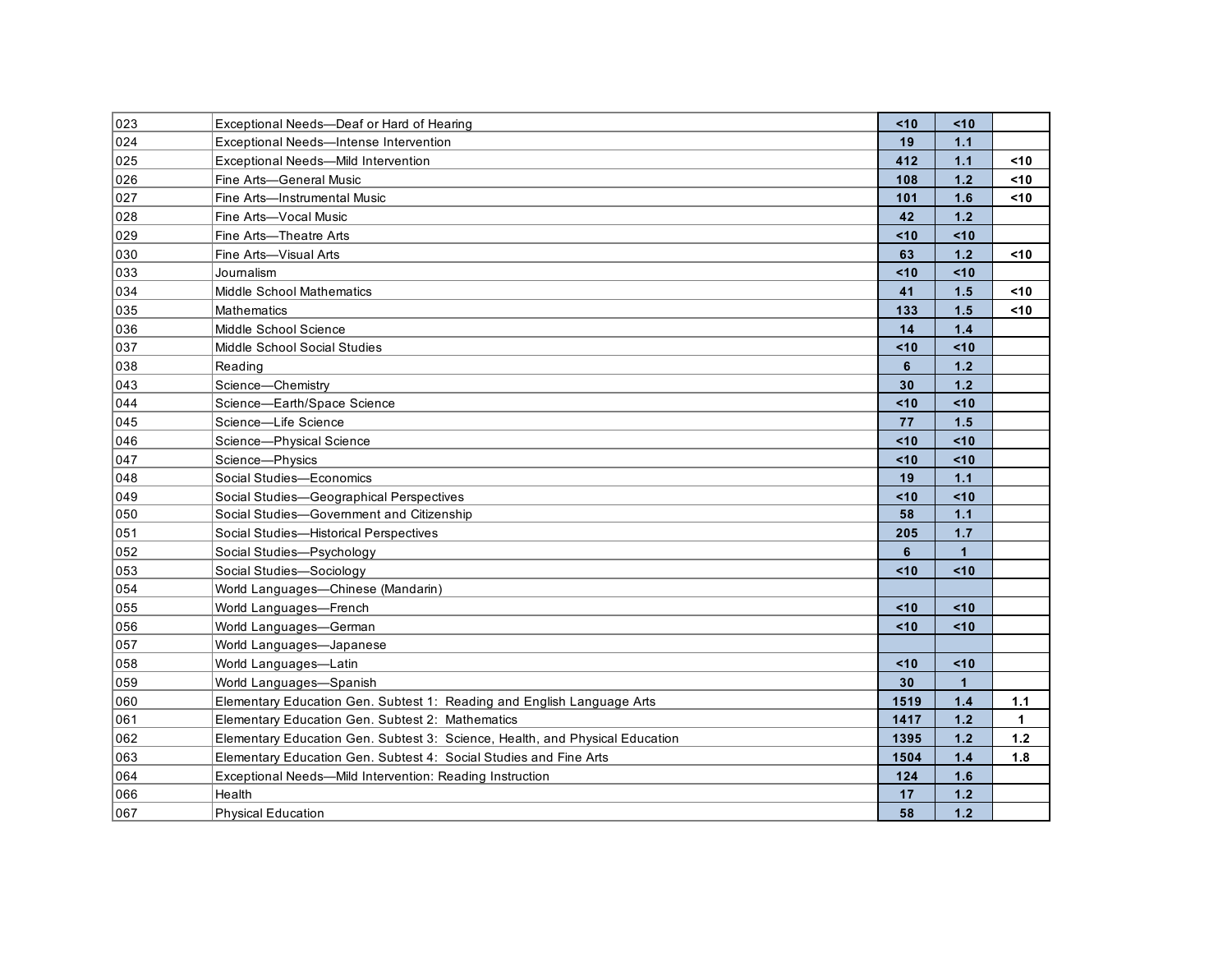\*Program Completers as identified in Title II Report(s) during the 2019-2020 academic year (\*Academic year is defined as September 1 - August 31.)

Calculations are made for Average Scores, Average Before Passing, and Percent Pass on First Attempt as follows:

Average Scores = Total scores for all attempts by Program Completers DIVIDED BY Total Number of Attempts

Average Before Passing = Number of all passing attempts DIVIDED BY Number of attempts Average Percentage Who Pass on First Attempt = Number of Completers (Number Test takers) that passed the test on the initial attempt DIVIDED BY Number of Completers (Number Test takers) Prior to July 1, 2019, \*PRAXIS I or CASA was not required if candidate met one of the following alternatives: a.) ACT with a score of at least 24 based on Math, Reading, Grammar, and Science; b.) SAT with a score of at least 1100 based on Critical Reading and Math; c.) GRE with a score of at least 1100 based on Verbal and Quantitative prior to 8/1/11; d.) GRE with a score of at least 301 based on Verbal and Quantitative on or after 8/1/11; e.) Praxis I composite score of at least 527 based on Reading, Writing, and Math if taken prior to 9/1/13; or f.) Master's or higher degree earned from a regionally accredited institution. Per Senate Enrolled Act (SEA) 438, beginning July 1, 2019, basic skills is no longer an educator preparation program (EPP) admission requirement.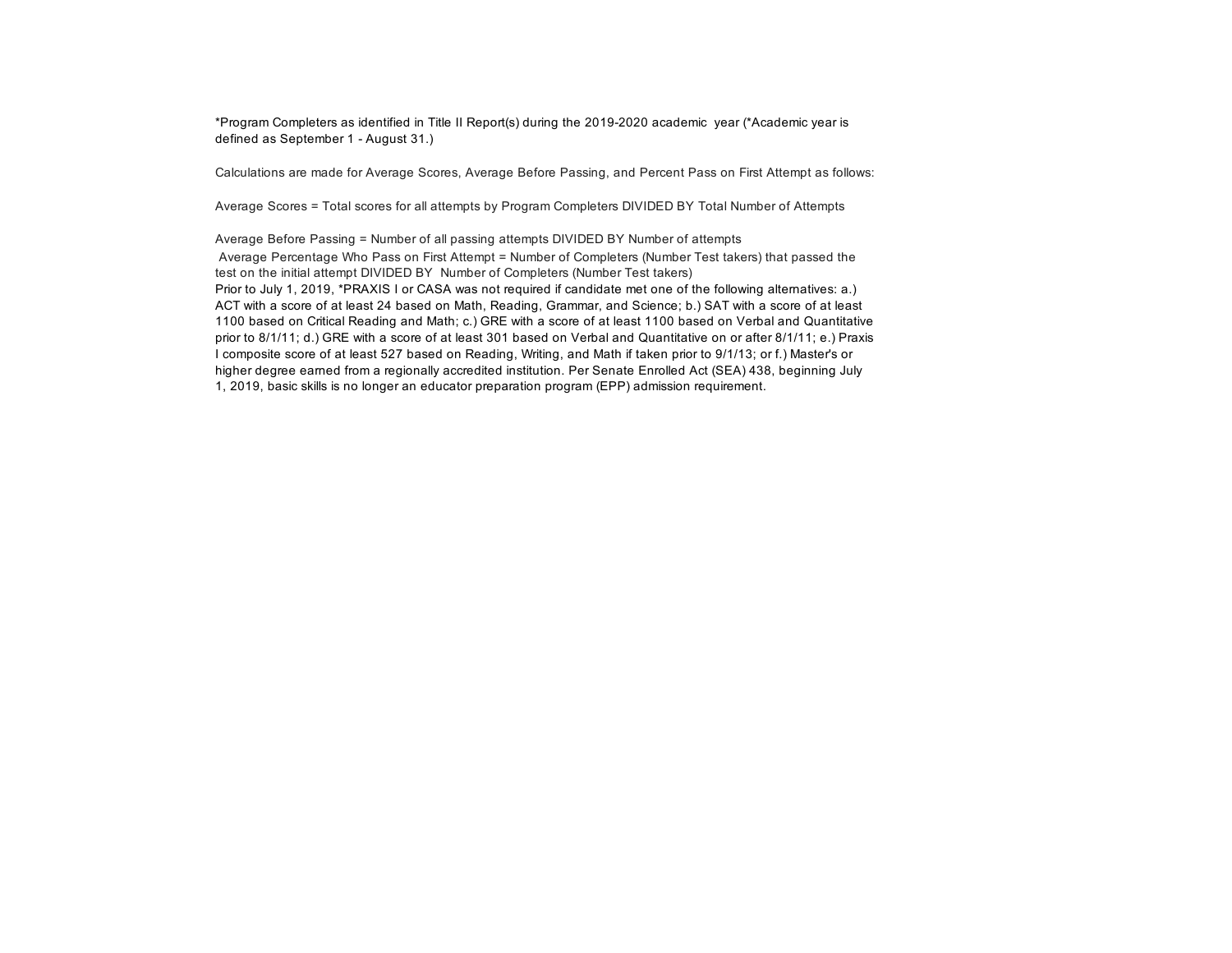|                                 | <b>Indiana Department of Education</b><br>Dr. Katie Jenner, Secretary of Education                                                                | State Total Number of Completers | <b>State</b> | Huntington University |
|---------------------------------|---------------------------------------------------------------------------------------------------------------------------------------------------|----------------------------------|--------------|-----------------------|
|                                 | Percent of Program Completers* Passing on First Attempt Indiana CORE Assessments (Pearson): Content and Pedagogical                               |                                  |              |                       |
| Knowledge<br><b>Test Number</b> | Test Name (code)                                                                                                                                  |                                  |              |                       |
|                                 | Percent of Program Completers* Passing on First Attempt: Core Academic Skills Assessment (CASA)                                                   |                                  |              |                       |
| 001                             | CASA Reading                                                                                                                                      | 1608                             | 90%          | 92%                   |
| 002<br>003                      | CASA Math<br><b>CASA Writing</b>                                                                                                                  | 1607<br>1603                     | 77%<br>73%   | 75%<br>75%            |
|                                 | Percent of Program Completers* Passing on First Attempt: Pedagogy/Developmental (Pearson)                                                         |                                  |              |                       |
| 004                             | Early Childhood Education                                                                                                                         | 86                               | 69%          |                       |
| 005                             | <b>Elementary Education</b>                                                                                                                       | 1204                             | 87%          | 82%                   |
| 006<br>007                      | Secondary Education<br>P-12 Education                                                                                                             | 669<br>318                       | 94%<br>93%   | <10<br><10            |
|                                 | Percent of Program Completers* Passing on First Attempt: Content (Pearson) Assessments                                                            |                                  |              |                       |
| 008                             | <b>Business</b>                                                                                                                                   | 22                               | 55%          |                       |
| 009                             | Career and Technical Education-Agriculture                                                                                                        | 29                               | 100%         |                       |
| 010<br>011                      | Career and Technical Education-Business and Information Technology<br>Career and Technical Education-Family and Consumer Sciences                 | <10<br>17                        | <10<br>59%   |                       |
| 012                             | Career and Technical Education-Marketing                                                                                                          | <10                              | <10          |                       |
| 013                             | <b>Computer Education</b>                                                                                                                         | <10                              | <10          |                       |
| 014                             | Early Childhood Education Subtest 1: Reading and English Language Arts                                                                            | 58                               | 84%          |                       |
| 015                             | Early Childhood Education Subtest 2: Mathematics                                                                                                  | 55                               | 85%          |                       |
| 016<br>017                      | Early Childhood Education Subtest 3: Science, Health, and Physical Education<br>Early Childhood Education Subtest 4: Social Studies and Fine Arts | 57<br>54                         | 91%<br>78%   |                       |
| 018                             | Engineering and Technology Education                                                                                                              | <10                              | <10          |                       |
| 019                             | English Leamers                                                                                                                                   | 26                               | 88%          | <10                   |
| 020                             | Middle School English Language Arts                                                                                                               | <10                              | <10          |                       |
| 021                             | English Language Arts                                                                                                                             | 169                              | 69%          |                       |
| 022                             | Exceptional Needs-Blind or Low Vision                                                                                                             |                                  |              |                       |
| 023<br>024                      | Exceptional Needs-Deaf or Hard of Hearing<br>Exceptional Needs-Intense Intervention                                                               | <10<br>23                        | <10<br>74%   |                       |
| 025                             | Exceptional Needs-Mild Intervention                                                                                                               | 395                              | 87%          | <10                   |
| 026                             | Fine Arts-General Music                                                                                                                           | 107                              | 74%          | <10                   |
| 027                             | Fine Arts-Instrumental Music                                                                                                                      | 76                               | 59%          | <10                   |
| 028                             | Fine Arts-Vocal Music                                                                                                                             | 40                               | 75%          |                       |
| 029                             | Fine Arts-Theatre Arts                                                                                                                            | <10                              | <10          |                       |
| 030<br>033                      | Fine Arts-Visual Arts<br>Journalism                                                                                                               | 60<br><10                        | 80%<br><10   | <10                   |
| 034                             | Middle School Mathematics                                                                                                                         | 32                               | 56%          | <10                   |
| 035                             | <b>Mathematics</b>                                                                                                                                | 108                              | 58%          | <10                   |
| 036                             | Middle School Science                                                                                                                             | 17                               | 47%          |                       |
| 037                             | Middle School Social Studies                                                                                                                      | <10                              | <10          |                       |
| 038                             | Reading<br>Science-Chemistry                                                                                                                      | 16                               | 25%          |                       |
| 043<br>044                      | Science-Earth/Space Science                                                                                                                       | 27<br><10                        | 81%<br><10   |                       |
| 045                             | Science-Life Science                                                                                                                              | 57                               | 72%          |                       |
| 046                             | Science-Physical Science                                                                                                                          | <10                              | <10          |                       |
| 047                             | Science-Physics                                                                                                                                   | <10                              | <10          |                       |
| 048                             | Social Studies-Economics                                                                                                                          | 31                               | 55%          |                       |
| 049<br>050                      | Social Studies-Geographical Perspectives<br>Social Studies-Government and Citizenship                                                             | <10<br>63                        | <10<br>81%   |                       |
| 051                             | Social Studies-Historical Perspectives                                                                                                            | 162                              | 48%          |                       |
| 052                             | Social Studies-Psychology                                                                                                                         | 10                               | 60%          |                       |
| 053                             | Social Studies-Sociology                                                                                                                          | <10                              | <10          |                       |
| 054                             | World Languages-Chinese (Mandarin)                                                                                                                |                                  |              |                       |
| 055                             | World Languages-French                                                                                                                            | 10<                              | <10          |                       |
| 056<br>057                      | World Languages-German<br>World Languages-Japanese                                                                                                | <10                              | <10          |                       |
| 058                             | World Languages-Latin                                                                                                                             | <10                              | <10          |                       |
| 059                             | World Languages-Spanish                                                                                                                           | 33                               | 85%          |                       |
| 060                             | Elementary Education Gen. Subtest 1: Reading and English Language Arts                                                                            | 1324                             | 62%          | 77%                   |
| 061                             | Elementary Education Gen. Subtest 2: Mathematics                                                                                                  | 1310                             | 77%          | 83%                   |
| 062                             | Elementary Education Gen. Subtest 3: Science, Health, and Physical Education                                                                      | 1306                             | 80%          | 73%                   |
| 063<br>064                      | Elementary Education Gen. Subtest 4: Social Studies and Fine Arts<br>Exceptional Needs-Mild Intervention: Reading Instruction                     | 1286<br>115                      | 60%<br>41%   | 42%                   |
|                                 |                                                                                                                                                   |                                  |              |                       |

Health **14 79%**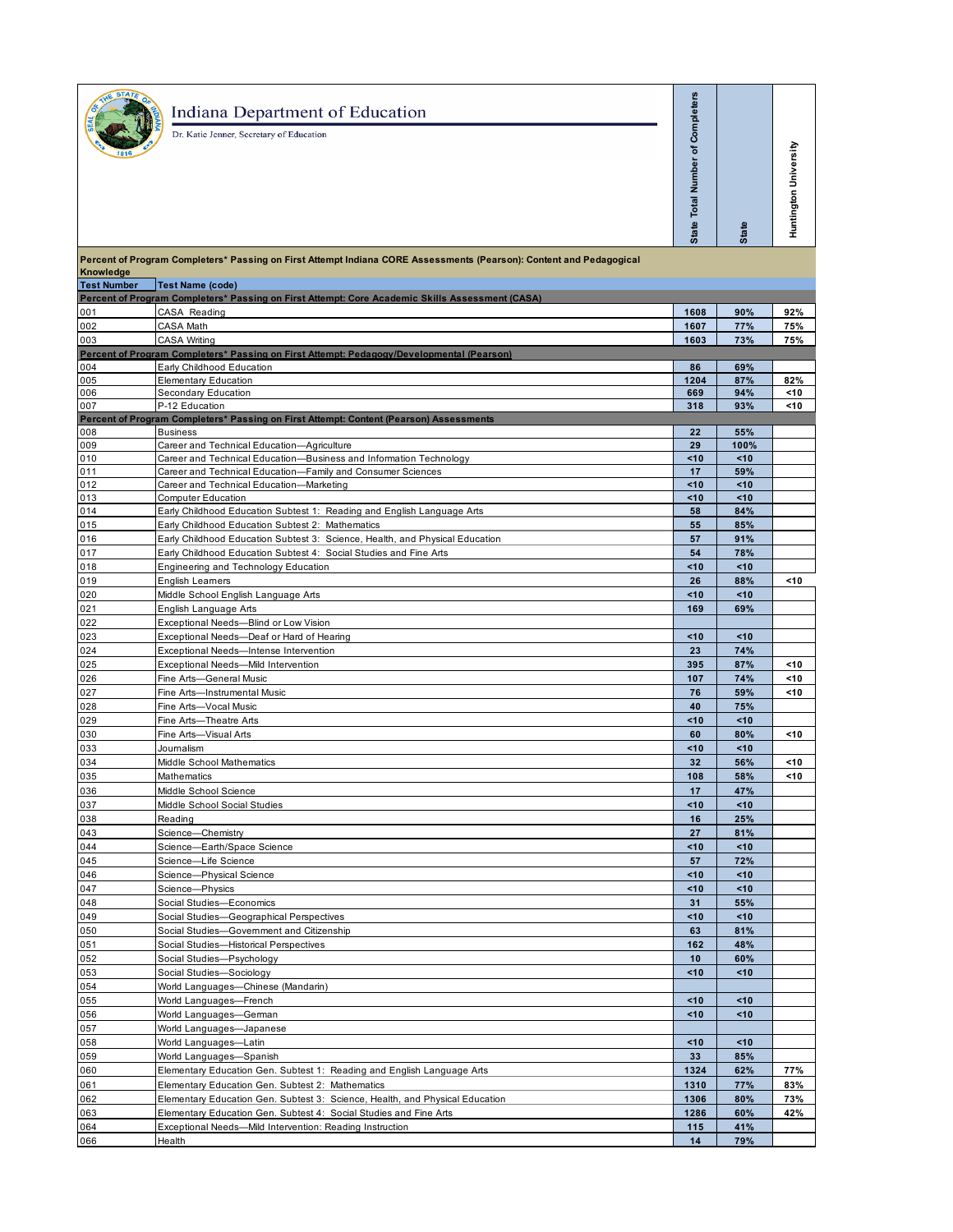\*Program Completers as identified in Title II Report(s) during the 2019-2020 academic year (\*Academic year is defined as September 1 - August 31.)

Calculations are made for Average Scores, Average Before Passing, and Percent Pass on First Attempt as follows:

Average Scores = Total scores for all attempts by Program Completers DIVIDED BY Total Number of Attempts

Average Before Passing = Number of all passing attempts DIVIDED BY Number of attempts

Average Percentage Who Pass on First Attempt = Number of Completers (Number Test takers) that passed the test on the initial attempt DIVIDED BY Number of Completers (Number Test takers)

Prior to July 1, 2019, \*PRAXIS I or CASA was not required if candidate met one of the following alternatives: a.) ACT with a score of at least 24 based on Math, Reading, Grammar, and Science; b.) SAT with a score of at least 1100<br>based on Critical Reading and Math; c.) GRE with a score of at least 1100 based on Verbal and Quantitative pri 8/1/11; d.) GRE with a score of at least 301 based on Verbal and Quantitative on or after 8/1/11; e.) Praxis I composite<br>score of at least 527 based on Reading, Writing, and Math if taken prior to 9/1/13; or f.) Master's o is no longer an educator preparation program (EPP) admission requirement.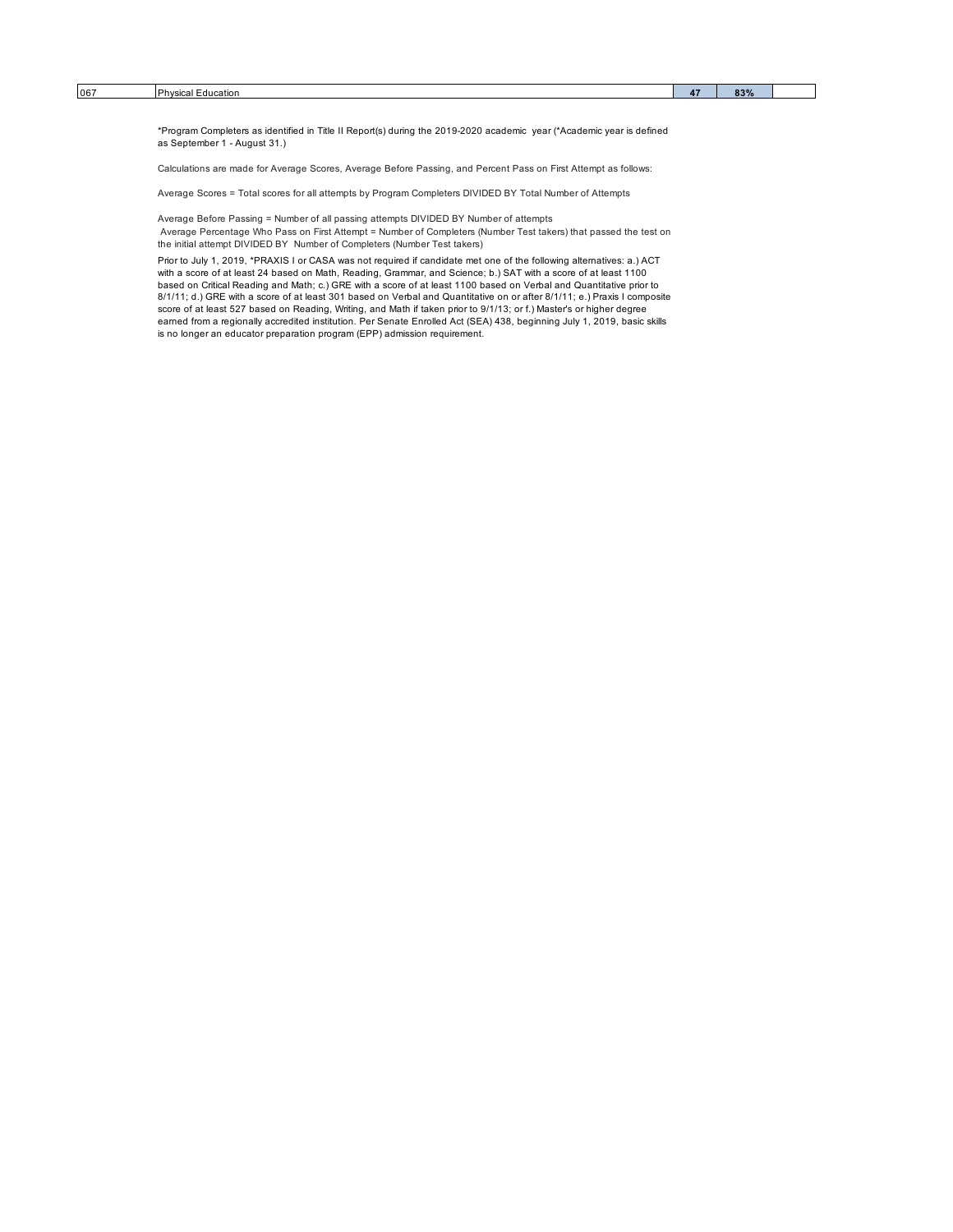| Indiana Department of Education<br>Dr. Katie Jenner, Secretary of Education |                       |                |                  |
|-----------------------------------------------------------------------------|-----------------------|----------------|------------------|
|                                                                             |                       |                |                  |
|                                                                             | Total<br><b>State</b> | Total<br>State | ting<br><b>T</b> |

| <b>Test Number</b> | <b>Test Name (code)</b>                                                                                                           |          |                 |               |         |  |  |
|--------------------|-----------------------------------------------------------------------------------------------------------------------------------|----------|-----------------|---------------|---------|--|--|
|                    |                                                                                                                                   | # Not    | # Not           | # Not         | # Not   |  |  |
|                    |                                                                                                                                   | Passed   | <b>Retaken</b>  | <b>Passed</b> | Retaken |  |  |
| 004<br>005         | Early Childhood Education<br><b>Elementary Education</b>                                                                          | 3<br>152 | 14<br>86        |               |         |  |  |
| 006                | Secondary Education                                                                                                               | 38       | 19              |               |         |  |  |
| 007                | P-12 Education                                                                                                                    | 22       | 15              |               |         |  |  |
| 008                | <b>Business</b>                                                                                                                   | 15       | 9               |               |         |  |  |
| 009                |                                                                                                                                   | <10      | <10             |               |         |  |  |
|                    | Career and Technical Education-Agriculture                                                                                        |          |                 |               |         |  |  |
| 010<br>011         | Career and Technical Education-Business and Information Technology<br>Career and Technical Education-Family and Consumer Sciences | <10      | <10             |               |         |  |  |
| 012                | Career and Technical Education-Marketing                                                                                          |          |                 |               |         |  |  |
| 013                | Computer Education                                                                                                                |          |                 |               |         |  |  |
| 014                | Early Childhood Education Subtest 1: Reading and English Language Arts                                                            | 15       | 13              |               |         |  |  |
| 015                | Early Childhood Education Subtest 2: Mathematics                                                                                  | <10      | <10             |               |         |  |  |
| 016                | Early Childhood Education Subtest 3: Science, Health, and Physical Education                                                      | <10      | <10             |               |         |  |  |
| 017                | Early Childhood Education Subtest 4: Social Studies and Fine Arts                                                                 | 18       | 12              |               |         |  |  |
| 018                | Engineering and Technology Education                                                                                              | <10      | <10             |               |         |  |  |
| 019                | English Leamers                                                                                                                   | <10      | 10 <sup>2</sup> |               |         |  |  |
| 020                | Middle School English Language Arts                                                                                               | <10      | <10             |               |         |  |  |
| 021                | English Language Arts                                                                                                             | 58       | 30              |               |         |  |  |
| 022                | Exceptional Needs-Blind or Low Vision                                                                                             |          |                 |               |         |  |  |
| 023                | Exceptional Needs-Deaf or Hard of Hearing                                                                                         | <10      | <10             |               |         |  |  |
| 024                | Exceptional Needs-Intense Intervention                                                                                            | <10      | <10             |               |         |  |  |
| 025                | Exceptional Needs-Mild Intervention                                                                                               | 43       | 20              | < 10          | <10     |  |  |
| 026                | Fine Arts-General Music                                                                                                           | 30       | 13              | <10           | <10     |  |  |
| 027                | Fine Arts-Instrumental Music                                                                                                      | 26       | 9               | <10           | <10     |  |  |
| 028                | Fine Arts-Vocal Music                                                                                                             | 11       | 6               |               |         |  |  |
| 029                | Fine Arts-Theatre Arts                                                                                                            |          |                 |               |         |  |  |
| 030                | Fine Arts-Visual Arts                                                                                                             | 14       | $\pmb{9}$       |               |         |  |  |
| 033                | Journalism                                                                                                                        |          |                 |               |         |  |  |
| 034                | Middle School Mathematics                                                                                                         | 12       | $5\phantom{1}$  |               |         |  |  |
| 035                | Mathematics                                                                                                                       | 53       | 25              |               |         |  |  |
| 036                | Middle School Science                                                                                                             | 11       | $\overline{7}$  |               |         |  |  |
| 037                | Middle School Social Studies                                                                                                      | <10      | <10             |               |         |  |  |
| 038                | Reading                                                                                                                           | 15       | 15              |               |         |  |  |
| 043                | Science-Chemistry                                                                                                                 | <10      | <10             |               |         |  |  |
| 044                | Science-Earth/Space Science                                                                                                       | <10      | <10             |               |         |  |  |
| 045                | Science-Life Science                                                                                                              | 20       | 13              |               |         |  |  |
| 046                | Science-Physical Science                                                                                                          | <10      | <10             |               |         |  |  |
| 047                | Science-Physics                                                                                                                   |          |                 |               |         |  |  |
| 048                | Social Studies-Economics                                                                                                          | 16       | 12              |               |         |  |  |
| 049                | Social Studies-Geographical Perspectives                                                                                          | <10      | <10             |               |         |  |  |
| 050                | Social Studies-Government and Citizenship                                                                                         | 10       | $\overline{7}$  |               |         |  |  |
| 051                | Social Studies-Historical Perspectives                                                                                            | 88       | 39              |               |         |  |  |
| 052                | Social Studies-Psychology                                                                                                         | 6        | $\overline{2}$  |               |         |  |  |
| 053                | Social Studies-Sociology                                                                                                          |          |                 |               |         |  |  |
| 054                | World Languages-Chinese (Mandarin)                                                                                                |          |                 |               |         |  |  |
| 055                | World Languages-French                                                                                                            |          |                 |               |         |  |  |
| 056                | World Languages-German                                                                                                            | <10      | <10             |               |         |  |  |
| 057                | World Languages-Japanese                                                                                                          |          |                 |               |         |  |  |
| 058                | World Languages-Latin                                                                                                             | <10      | <10             |               |         |  |  |
| 059                | World Languages-Spanish                                                                                                           | <10      | <10             |               |         |  |  |
| 060                | Elementary Education Gen. Subtest 1: Reading and English Language Arts                                                            | 473      | 201             | <10           | <10     |  |  |
| 061                | Elementary Education Gen. Subtest 2: Mathematics                                                                                  | 275      | 134             | <10           | <10     |  |  |
| 062                | Elementary Education Gen. Subtest 3: Science, Health, and Physical Education                                                      | 247      | 119             | <10           | < 10    |  |  |
| 063                | Elementary Education Gen. Subtest 4: Social Studies and Fine Arts                                                                 | 515      | 206             | <10           | <10     |  |  |
| 064                | Exceptional Needs-Mild Intervention: Reading Instruction                                                                          | 70       | 36              |               |         |  |  |
| 066                | Health                                                                                                                            | <10      | <10             |               |         |  |  |
| 067                | Physical Education                                                                                                                | <10      | <10             |               |         |  |  |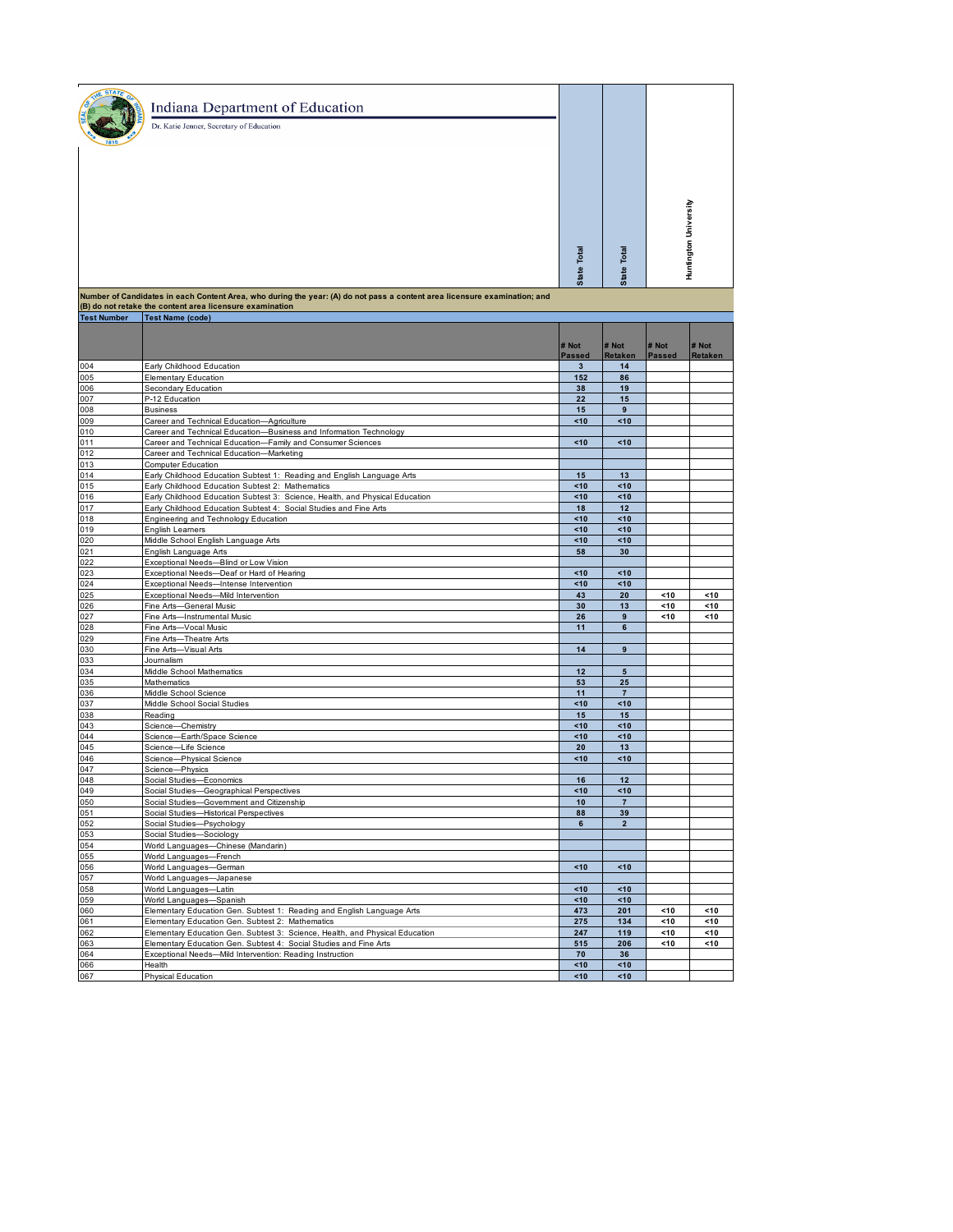## Indiana Department of Education

Dr. Katie Jenner, Secretary of Education

| <b>EPP Candidate Selection Criteria</b>                                 | age<br>∢<br><b>State</b> | Huntington University |
|-------------------------------------------------------------------------|--------------------------|-----------------------|
| Minimum Cumulative Grade Point Average (GPA) Required for Entry in EPP* |                          |                       |
| <b>Type</b>                                                             |                          |                       |
| Traditional                                                             | 2.70                     | 2.50                  |
| Alternative                                                             | 2.71                     | N/A                   |
| Average Cumulative GPA of Admitted Teacher Candidates*                  |                          |                       |
| <b>Type</b>                                                             |                          |                       |
| Traditional                                                             | 3.46                     | 3.50                  |
| Alternative                                                             | 3.39                     | N/A                   |

\*Includes both admitted candidates and program completers in any program leading to intitial instructional licensure (traditional undergraduate, Transition to Teaching, etc.)